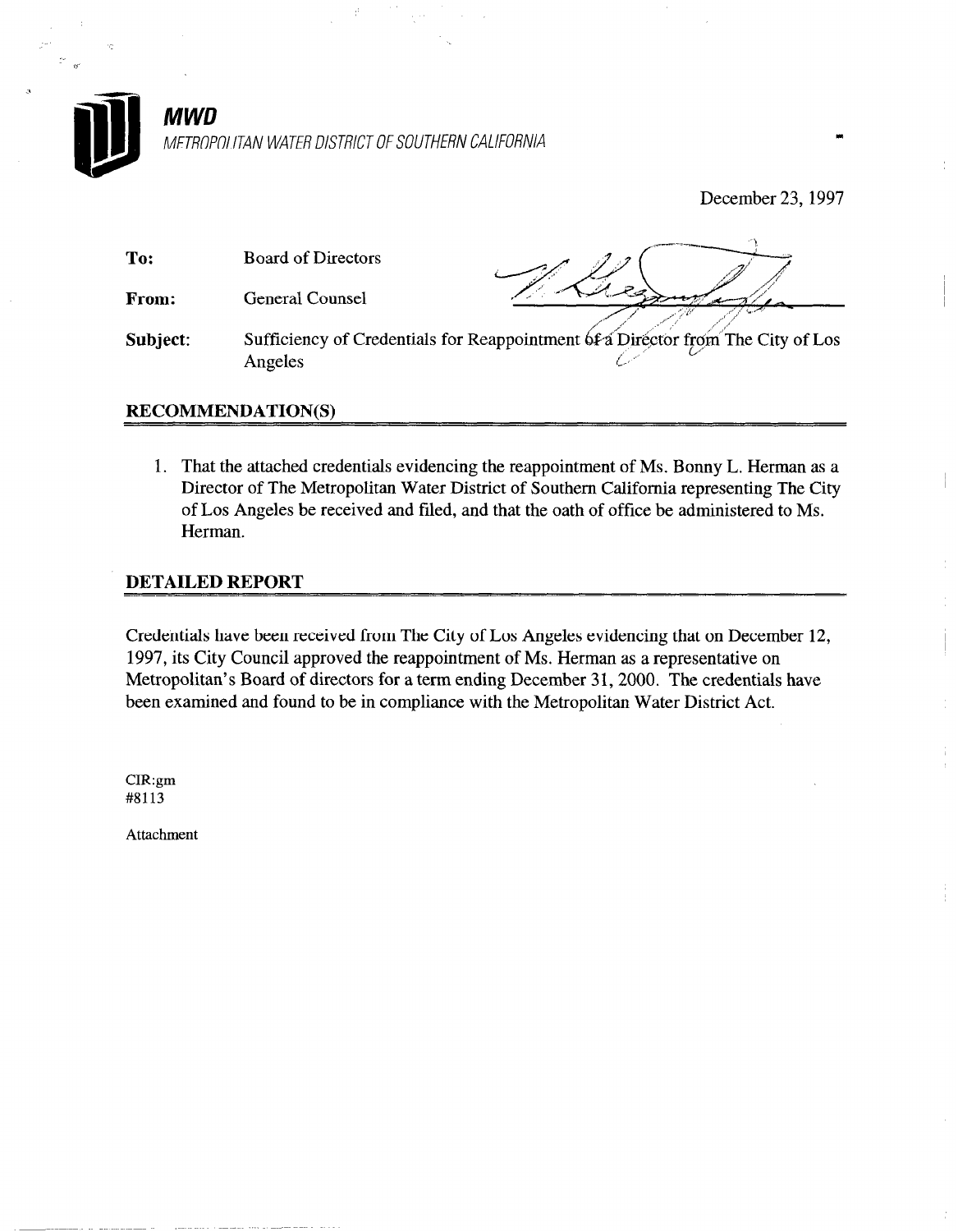

METROPOLITAN WATER DISTRICT OF SOUTHERN CALIFORNIA

Office of Board of Directors

**MWD** 

December 22, 1997

To: General Counsel

From: Acting Executive Secretary

Subject: Reappointment of Directors from City of Los Angeles

Attached are the credentials from the City of Los Angeles showing the reappointments of Ms. Bonny L. Herman and Mr. Larry J. Kosmont as two of its representatives on Metropolitan's Board for a term ending December 31, 2000.

If the credentials are legally sufficient, Ms. Herman and Myanny bannon and Mr. Kosmont will be the state of the original state of the state of the state of the state of the state of the state of the state of the state of the state of the state of the state of the MS. Heiman and Mi. Robmond will

 $\rightarrow$ Keep Chee

Attachments

cc w/out attach.

- J. R. Wodraska
- T. H. Quinn
- E. G. Means
- J. Malov
- R. J. Gomperz
- C. M. Miller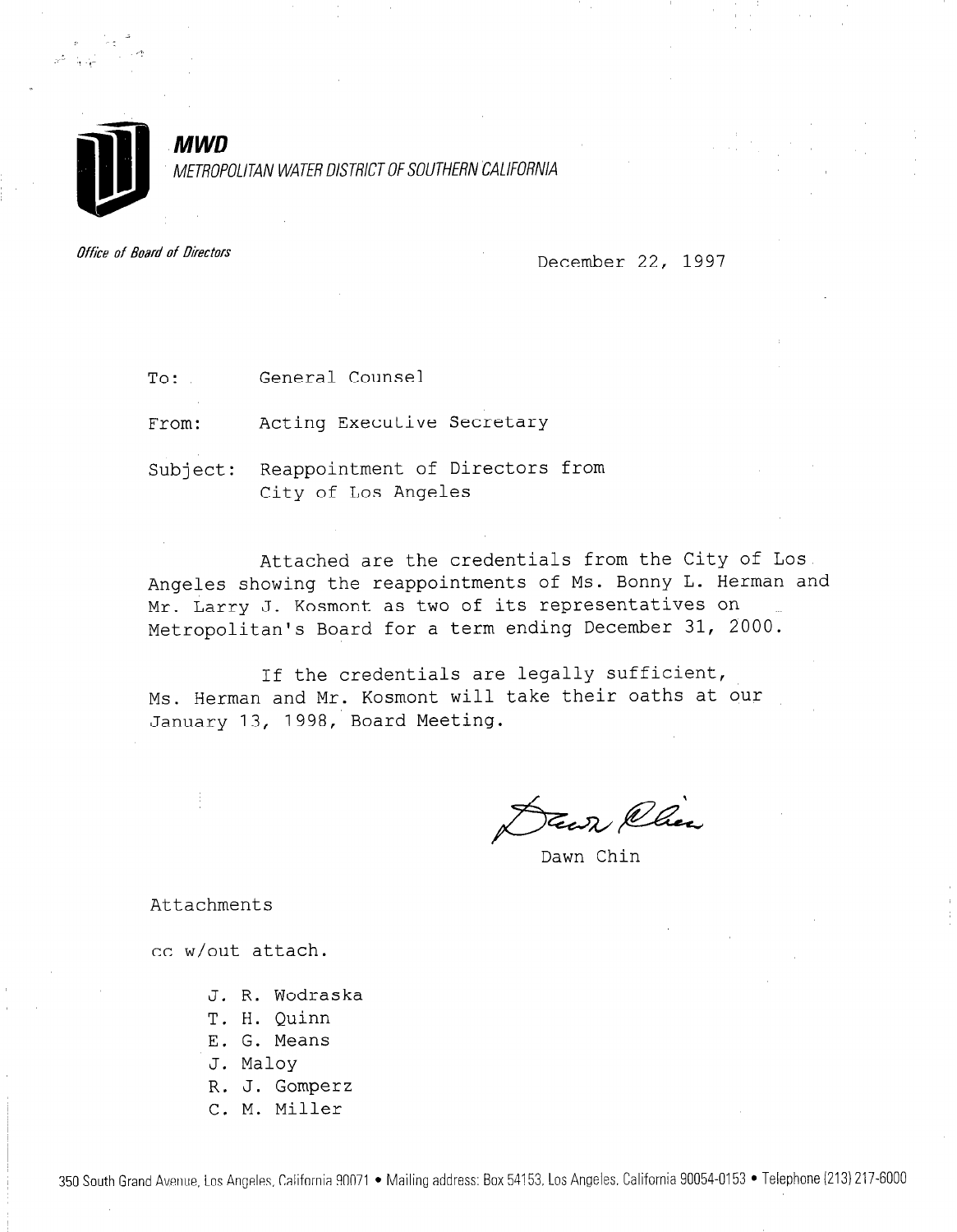

CITY HALL LOS ANGELES, CALIFORNIA 90012  $(213)$  847-2489

OFFICE OF THE MAYOR

RICHARD J. RIORDAN MAYOR

October 30, 1997

## Council of the City of Los Angeles

Honorable Members:

Subject to your confirmation, I have today reappointed Ms. Bonny L. Herman (formerly known as Bonny Matheson-Capobianco) to the Board of Directors of the Metropolitan Water District for the term ending December 31, 2000.

I certify that in my opinion, Ms. Herman is especially qualified by reason of training and experience for the work which shall devolve upon her, and that I make the appointment solely in the interest of the City.

Sincerely,

Richard J. Riordan

Attachment

Residence: 23861 Califa Street Woodland Hills, CA 91367 Council District: 3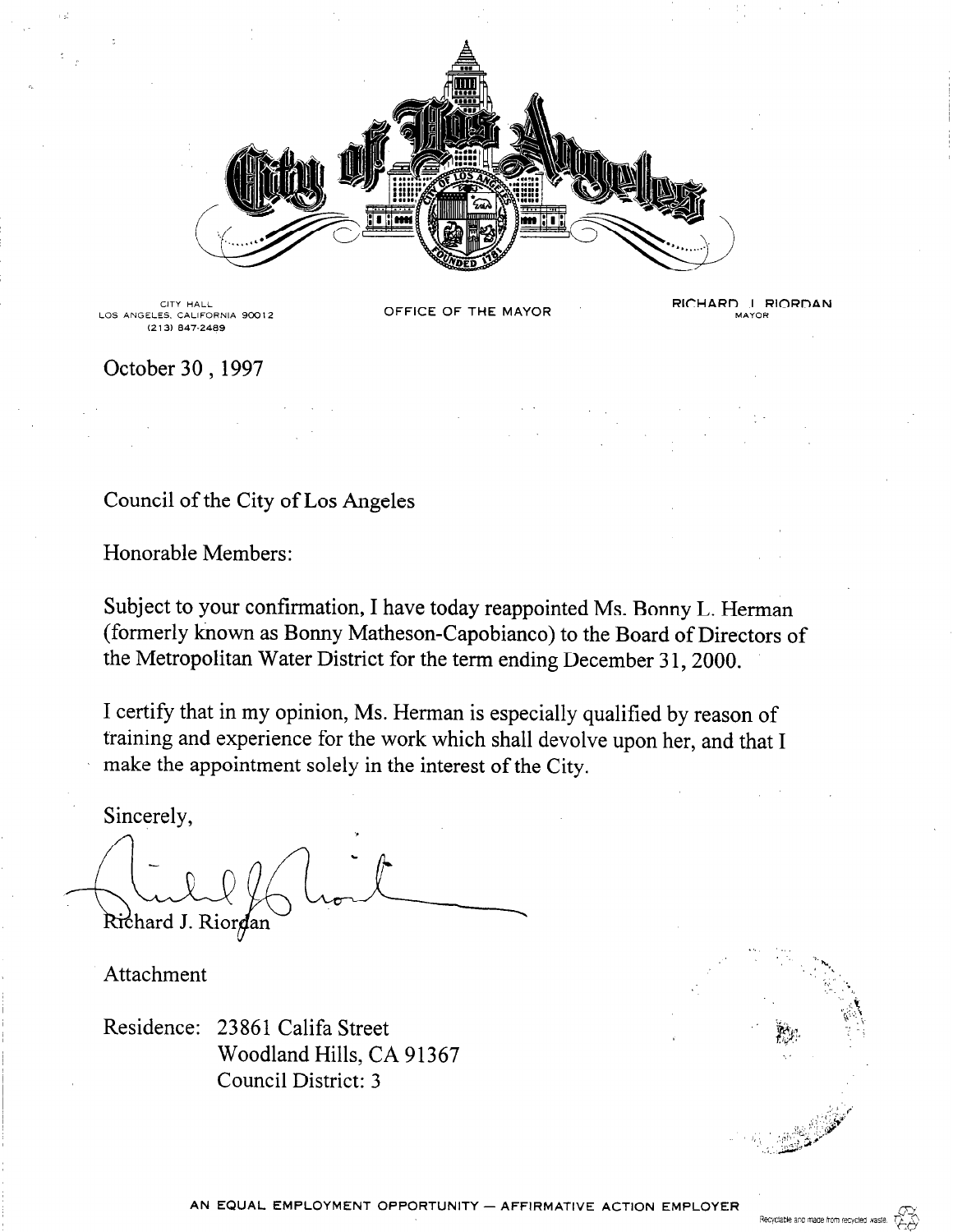CITY OF LOS ANGELES



CALIFORNIA CALIFORNIA CounciI and Public Services Boom 395, City HalI Los Angeles, CA 90012 Council File Information - (213) 435-5703 General Information - (213) 435-570s

> Pat Healy Chief Legislative Assistant

RICHARD J. RIORDAN MAYOR

> Bonny L. Herman 23861 Califa Street Woodland Hills, CA 91367

December 16, 1997 Board of Directors Metropolitan Water District Attn: Karen Dorff 350 S. Grand Avenue Los Angeles, CA 90071

Honorable Richard Riordan, Mayor Controller, Room 220,

RONOIADIE RICHAIG RIOIGAN, MAYOI ACCOUNTING DIVISION, FAA CITY AUDOLINEY<br>City Administrative Officer Disbursement Division City Administrative Officer and Disbursement Div

City Employees' Retirement System Personnel Department<br>City Clerk, Council Member Chick

cc: Helen Ginsburg

RE: MAYOR'S REAPPOINTMENT OF MS. BONNY L. HERMAN TO THE BOARD OF DIRECTORS MAIOR'S REAPPOINTMENT OF MS. BONNI L. HERMAN TO THE BOARD OF DIRECTOR<br>An International Term in Terms and the Strip and International Property and the Strip and OF THE METROPOLITAN WATER DISTRICT FOR THE NEW TERM ENDING DECEMBER 31, 2000.

At the meeting of the Council held December 12. 1997. the following At the meeting o

r). Michael Carey

City Clerk crm

J. MICHAEL CAREY City Clerk

when making inquiries relative to this matter refer to File No.

95-0352

CD 3

.:

 $\epsilon \lesssim \frac{1}{\sqrt{2}}$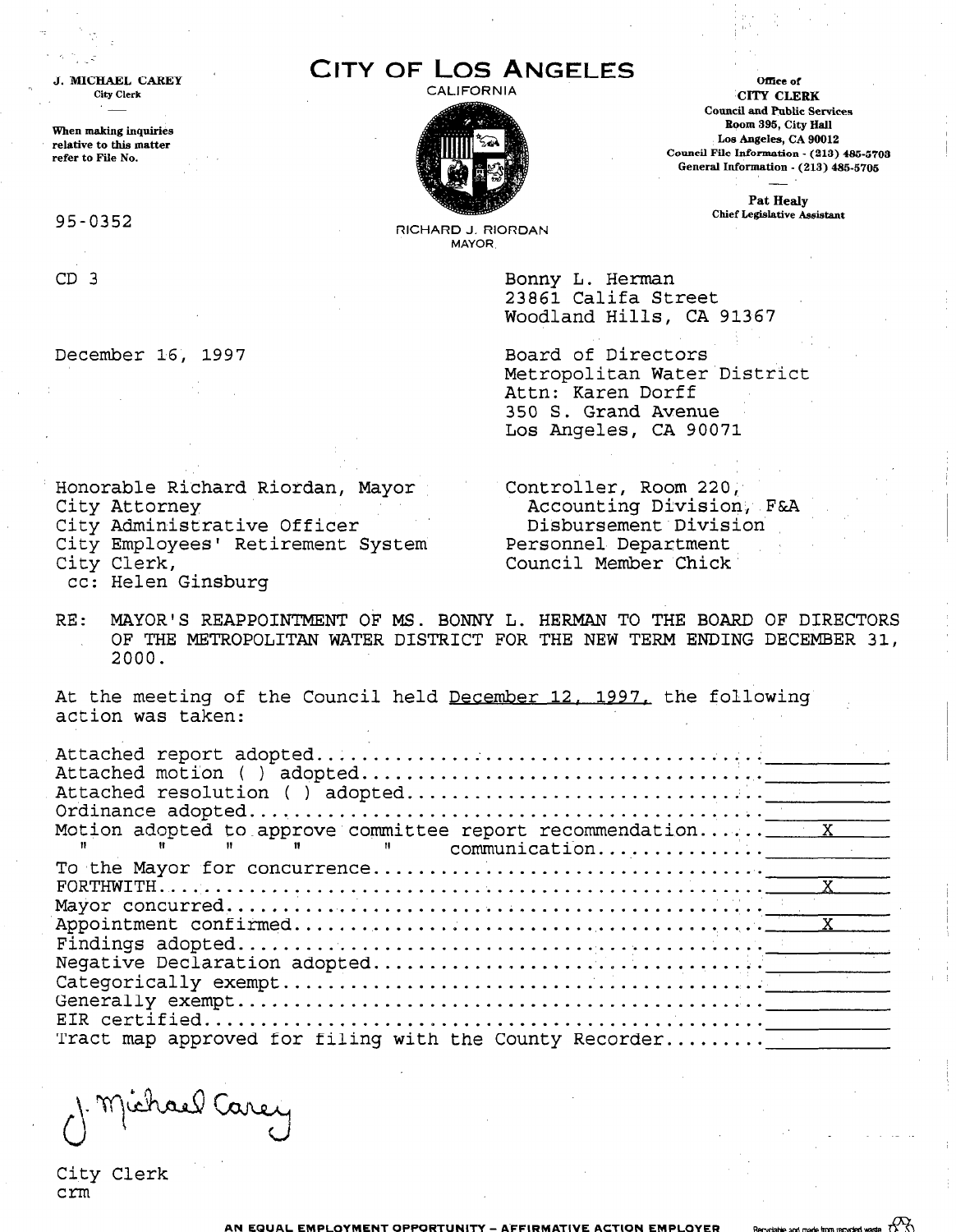#### File No. 95-0352

#### TO THE COUNCIL OF THE CITY OF LOS ANGELES

## Your COMMERCE, ENERGY AND NATURAL RESOURCES COMMITTEE

Yes No

reports as follows:

Public Comments XX

COMMERCE, ENERGY AND NATURAL RESOURCES COMMITTEE REPORT relative to the Mayor's reappointment of Ms. Bonny L. Herman to the Board of Directors of the Metropolitan Water District for the new term ending December 31, 2000.

Recommendation for Council action:

RESOLVE that the Mayor's reappointment of Ms. Bonny L. Herman to the Board of Directors of the Metropolitan Water District for the new term ending December 31, 2000, is APPROVED and CONFIRMED. Ms. Herman is a resident of Council District 3, Canoga Park/Winnetka/Woodland Planning Area. (Current Commission gender composition: F=2, M=4; 2 vacancies)

Fiscal impact statement: Not applicable.

#### SUMMARY

On December 12, 1997, the Commerce, Energy and Natural Resources Committee recommended approval of the Mayor's reappointment of Ms. Bonny L. Herman to the Board of Directors of the Metropolitan Water District for the new term ending December 31, 2000. Ms. Herman is a resident of Council District 3, Canoga Park/Winnetka/Woodland Planning Area. (Current Commission gender composition: F=2, M=4; 2 vacancies)

Respectfully submitted,

COMMERCE, ENERGY AND NATURAL RESOURCES COMMITTEE

MK 12112197 CD 3 report\#950352

MULTIEU

Los Angeles City Council

FORTHWITH

**ADOP1**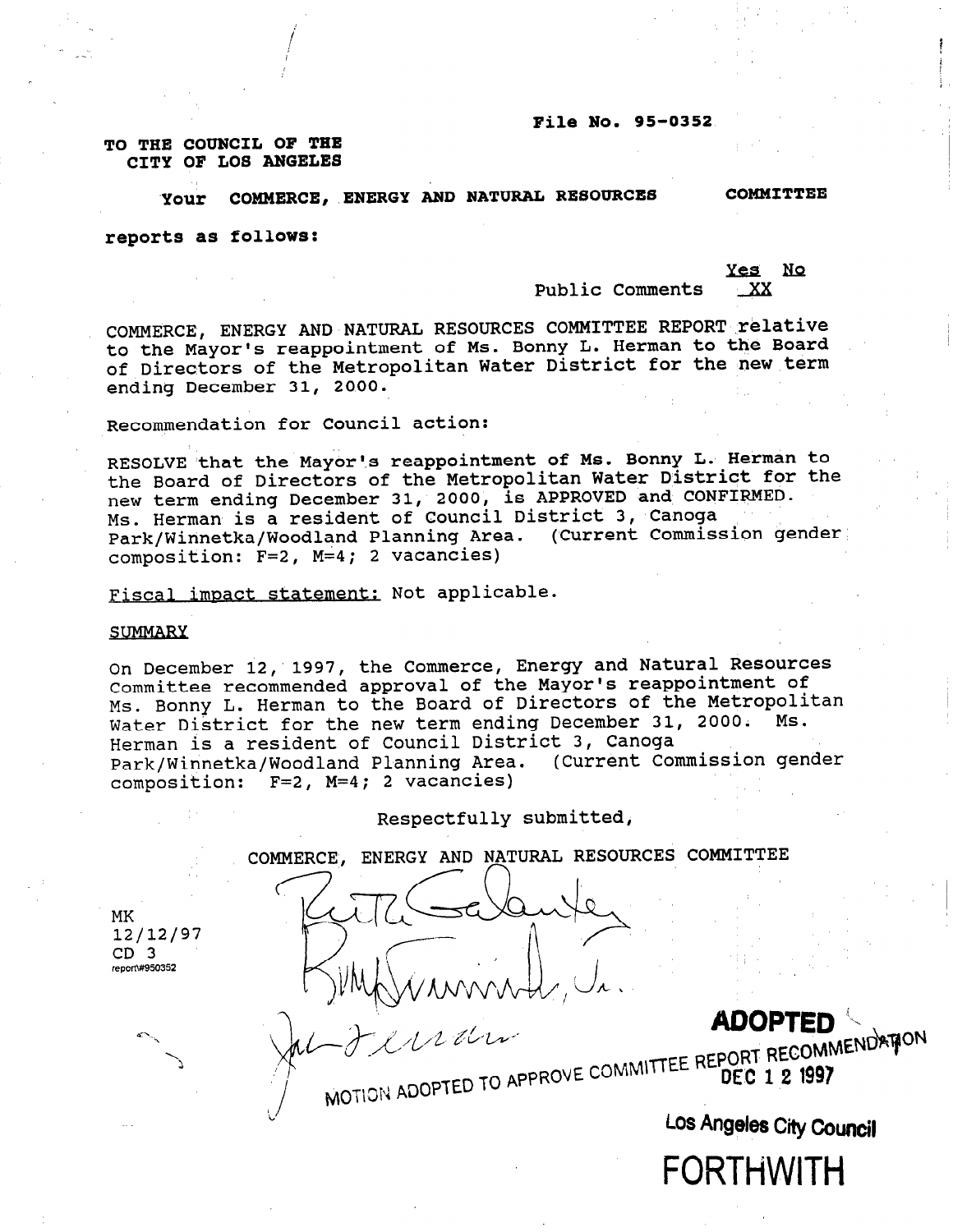**Sangeles City Council** 

# DEC 1 2 1991

 $\tau_{\rm{eff}}^{\rm{max}}$ ÷,

|                                                                                                                                                                                                                                                                                                                                                                                                     |                                                                                                                                                                                                                                                                                                                                                                                         |                                                                                                                                                                                                                                                                                  | $    -$<br>.                                                                                                                                                                                                                                                                                                                                                                                  |    |
|-----------------------------------------------------------------------------------------------------------------------------------------------------------------------------------------------------------------------------------------------------------------------------------------------------------------------------------------------------------------------------------------------------|-----------------------------------------------------------------------------------------------------------------------------------------------------------------------------------------------------------------------------------------------------------------------------------------------------------------------------------------------------------------------------------------|----------------------------------------------------------------------------------------------------------------------------------------------------------------------------------------------------------------------------------------------------------------------------------|-----------------------------------------------------------------------------------------------------------------------------------------------------------------------------------------------------------------------------------------------------------------------------------------------------------------------------------------------------------------------------------------------|----|
| and the<br><b>ALC 1979</b><br><u>.</u><br><br>$\sim$ $\sim$<br>.<br>.<br>س                                                                                                                                                                                                                                                                                                                          | a component and<br>$\sim$<br>.<br>اسه بد                                                                                                                                                                                                                                                                                                                                                | the state of the<br>$\sim$<br>流管空气<br>.<br>$\sim$ $\sim$<br>1.911.01<br>$\overline{\phantom{a}}$<br>.                                                                                                                                                                            | .<br>الانتجاب واستعارتكم الأستعادات                                                                                                                                                                                                                                                                                                                                                           | 令福 |
| $\bullet$ . $\bullet$ . The contract of $\bullet$<br>5.7 <sub>cm</sub><br>----                                                                                                                                                                                                                                                                                                                      | and a money of the<br>1.5 <sub>mm</sub><br>$     -$<br><b>WITH WEST ROOM B</b><br>.                                                                                                                                                                                                                                                                                                     | $- - - - - - -$<br>$1.7 - 1.7$<br>$\sim$ $\sim$<br>.                                                                                                                                                                                                                             | <b><i>CALL ALIMPED</i></b><br>$1.25 \pm 0.02$<br>the state of the state and state of the state of the state of the state of the state of the state of the state of the state of the state of the state of the state of the state of the state of the state of the state of the<br>---<br>ا من من المسابق المسابق المسابق المسابق المسابق المسابق المسابق المسابق المسابق المسابق المسابق المس |    |
| <b><i>Contact and the contact of the contact of the contact</i> of the contact of the contact of the contact of the contact of the contact of the contact of the contact of the contact of the contact of the contact of the contact </b><br>$5.0 - 7.5$<br>seat of a station in the com-<br>$    -$                                                                                                | <b>FRITTING LANGERY PROPERTY</b><br>$\sim$ $\sim$ $\sim$ $\sim$<br>committees have a wind a wind or a sales in the<br>- - -<br>$\frac{1}{2}$ . The fact that is a consequence in the consequence of the second second second second second second second second second second second second second second second second second second second second second secon                        | $1.5.51 \pm 0.0011$<br>$ -$<br>the second contract of the second contract of the second contract of the second contract of the second contract of the second contract of the second contract of the second contract of the second contract of the second cont<br>---<br>ساعد     | <b>A 4 ST PRIZE STATE AND A 50 ST PRODUCTS</b><br>$5.7$ and $7.7$<br>the comment of the second problem with the<br>---<br>i i a su se a l'escrets estat a la quest                                                                                                                                                                                                                            |    |
| $\sim$ $\sim$ $\sim$ $\sim$ $\sim$ $\sim$<br><b>The contract of the Contract Contract Contract Contract Contract Contract Contract Contract Contract Contract Contract Contract Contract Contract Contract Contract Contract Contract Contract Contract Contract Contract Con</b><br>المعاملات المساري والمعارب والموسور فالمعامل المعاملة والمنافسة المنافسة<br>in the children of the form of the | <b>CONTRACTOR AND INTERNATIONAL PROPERTY</b><br>$\mathbf{v}$ , $\mathbf{v}$ and $\mathbf{v}$ and $\mathbf{v}$<br>the contract of the contract of the contract of the contract of the contract of the contract of the contract of<br>----<br><b>NEW STATISTICS IN THE REAL PROPERTY</b>                                                                                                  | $\cdots$<br>1.7777<br>- - -<br>$\ldots$                                                                                                                                                                                                                                          | . <del>.</del><br>$\cdots$<br>TVI ISLA I SHAKING BAR BA<br>.                                                                                                                                                                                                                                                                                                                                  |    |
| and any property of the set of the<br>$5.7 \pm 0.00$<br>_______<br>to be the control<br>$\mathbf{F}$ and $\mathbf{F}$ is the set of the set of the set of the set of the set of the set of the set of the set of the set of the set of the set of the set of the set of the set of the set of the set of the set of the set o                                                                       | <b>ALL ARM MUNICIPS</b><br><b>A TA MA</b><br>and the second control of the second control of the second control of the second control of the second control of the second control of the second control of the second control of the second control of the second control o<br>.<br>it is been it it is but but it will make a simple and support the simple set of the simple state of | $T_{1}$ $T_{2}$ $T_{3}$ $T_{4}$ $T_{5}$ $T_{6}$ $T_{7}$ $T_{8}$ $T_{9}$ $T_{10}$ $T_{11}$ $T_{12}$ $T_{13}$ $T_{14}$<br>$2 - 77$<br>the way was successfully a first of<br>المعدا مطراب والوا<br>continued for these services of the continue of the continue of the continue of |                                                                                                                                                                                                                                                                                                                                                                                               |    |
|                                                                                                                                                                                                                                                                                                                                                                                                     |                                                                                                                                                                                                                                                                                                                                                                                         |                                                                                                                                                                                                                                                                                  |                                                                                                                                                                                                                                                                                                                                                                                               |    |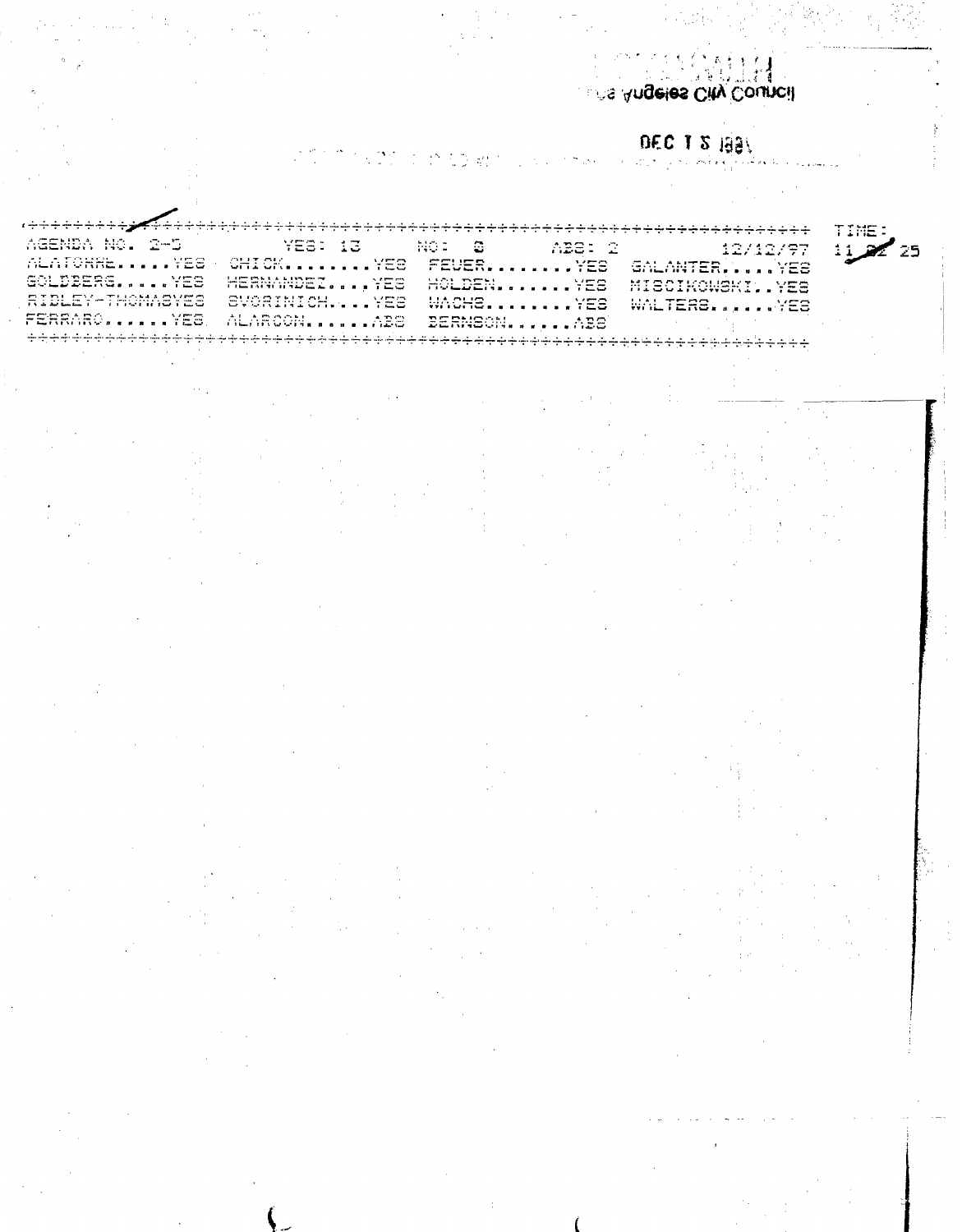



office of CITY CLERK Council and Public Services Room 395, City Hall Los Angeles, CA 90012 Council File Information - (213) 485-5703 General Information - (213) 485-5705

> Pat Healy Chief Legislative Assistant

RICHARD J. RIORDAN MAYOR

## CERTIFICATE OF APPOINTMENT

I, J. Michael Carey, City Clerk of the City of Los Angele hereby certify that Ms. Bonny L. Herman, was duly appointed by Richard Riordan, Mayor of the City of Los Angeles and duly approved and confirmed by the Los Angeles City Council, as a member of the Board of Directors of the Metropolitan Water District.

Certified on December 12, 1997 City Clerk of the City of Los Angeles

 $\mathbf{I}$ When making inquiries relative to this matter refer to File No.

By Mai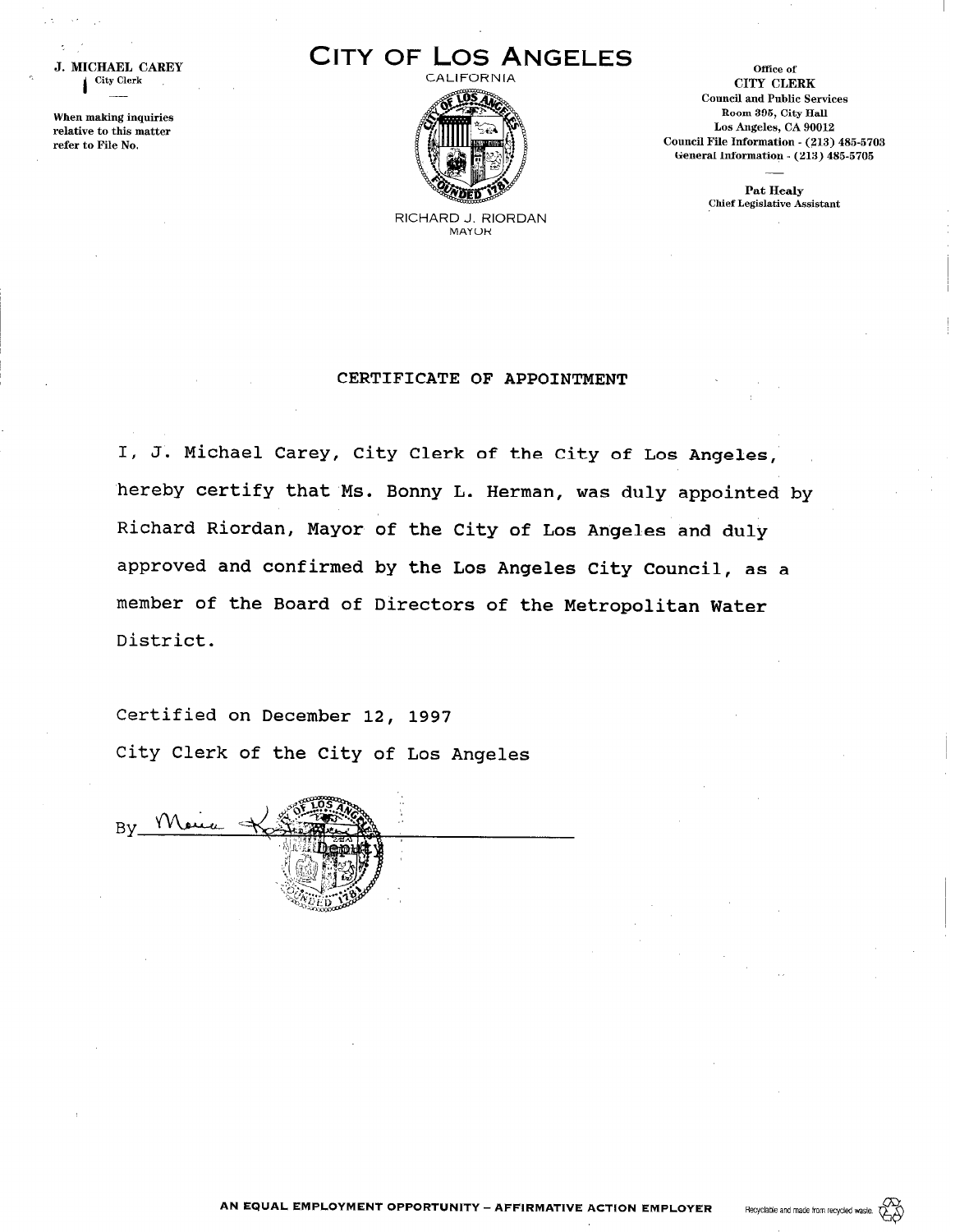Bonny L. Herman

## 8 18-888-2228

July, 1986 to present President, Valley Industry and Commerce Association

e

Responsibilities include: Program, budget and membership development through collaborative work with Board members and committee chairs; leadership orientation and development; interaction with elected officials on local, state and federal policy issues; coordinating external communications; supervising office staff; developing liaison and outreach projects with diverse community groups and their leadership; fundraising for specific projects and events. Keeping current and an eye on future organization needs - staff, volunteer leadership and technology.

March, 1984-86 Owner, Balconies Beautiful

 $\mathbf{A}$ 

Responsibilities included: owner and president of landscape design firm specializing in small spaces; determined scope and design of all projects including drawings, purchasing and designing custom made items, coordinating subcontractors, placing and writing advertising, made the sales, coordinated installations

January, 1981 to February, 1984 Executive Vice President Century City Chamber of Commerce

Responsibilities included: Running day to day operations of chamber; coordinating staff responsibilities included. Kunning day to day operations of Chamber, coordinating staff responsibilities; implementing board programs; instituted the Women's Network and the Westside Forum which still meet; wrote and was awarded first ridesharing coordinator grant for Proposition A monies, held<br>successful World Trade Week events when Chamber had International Trade Committee

October, 1979 to January, 198 1 ' October, 1979 to January, 1981 Regional Director<br>Project Business, A Division of Junior Achievement

Responsibilities included: Initiating the first Los Angeles program of Project Business which required setting up first liaison with entire LA school district, business community and service groups; trained teachers and business executives for this new program, monitored classrooms, sold corporate involvements, planned recognition events, worked with support committee for additional leads and program enhancements. Start up funding from ARCO.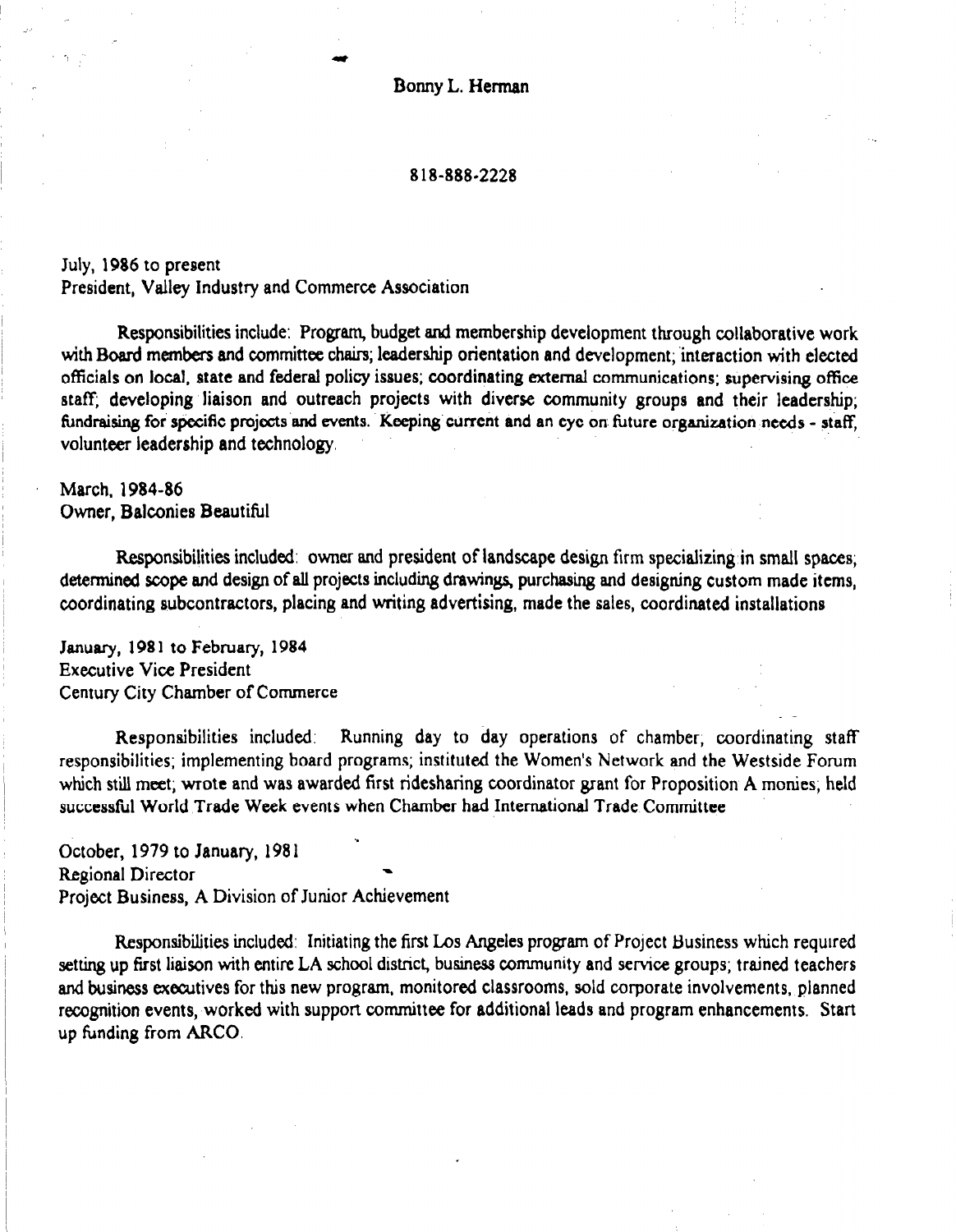## Page 2, Herman continued

Other professional experiences include teaching elementary school for four years in Florida; hosting a live, 17 we& television program on cable in Hollywood, FL on tennis; serving as special events coordinator for Third Century USA, Miami's official Bicentennial organization; served as a congressional caseworker for Senator Claude Pepper; raised funds for the Muscular Dystrophy Association and sold tax sheltered annuities for American Bankers Life Assurance Company.

. . :

Bachelor of Arts, University of South Florida, Tampa, June, 1967

Community activities include.

Chair, Dept. of Energy, Community Reuse Organization, January 1994-December 1996 President, Valley Leadership Institute, 1991-1996, Chair emeritus President, Fernando Awards Inc., 1991 Founding Chair, League of Women Voters Valley Lunch Chapter, 199 I- 1993 Board of Governors, Boy Scouts of America, April, 1991- Commissioner, LA Convention & Exhibition Authority, 1992-1994 State Senator David Roberti's Small Business Advisory Commission, 1992-1994 Board Member, Metropolitan Water District, April, 1995- Assemblymember Robert Hertzberg's Small Business Advisory Commission, 1997 -

Honors

Outstanding Young Women in America, 1976 Who's Who in California, 1989 Technology Corridor Association "100", 1989 Woman of the Year, March, 1991, California State Legislature Woman of Excellence, Western LA County, Boy Scouts of America, October, 1992 ----<br>.

Hobbies

Training and riding my paso fino horse.

a/97